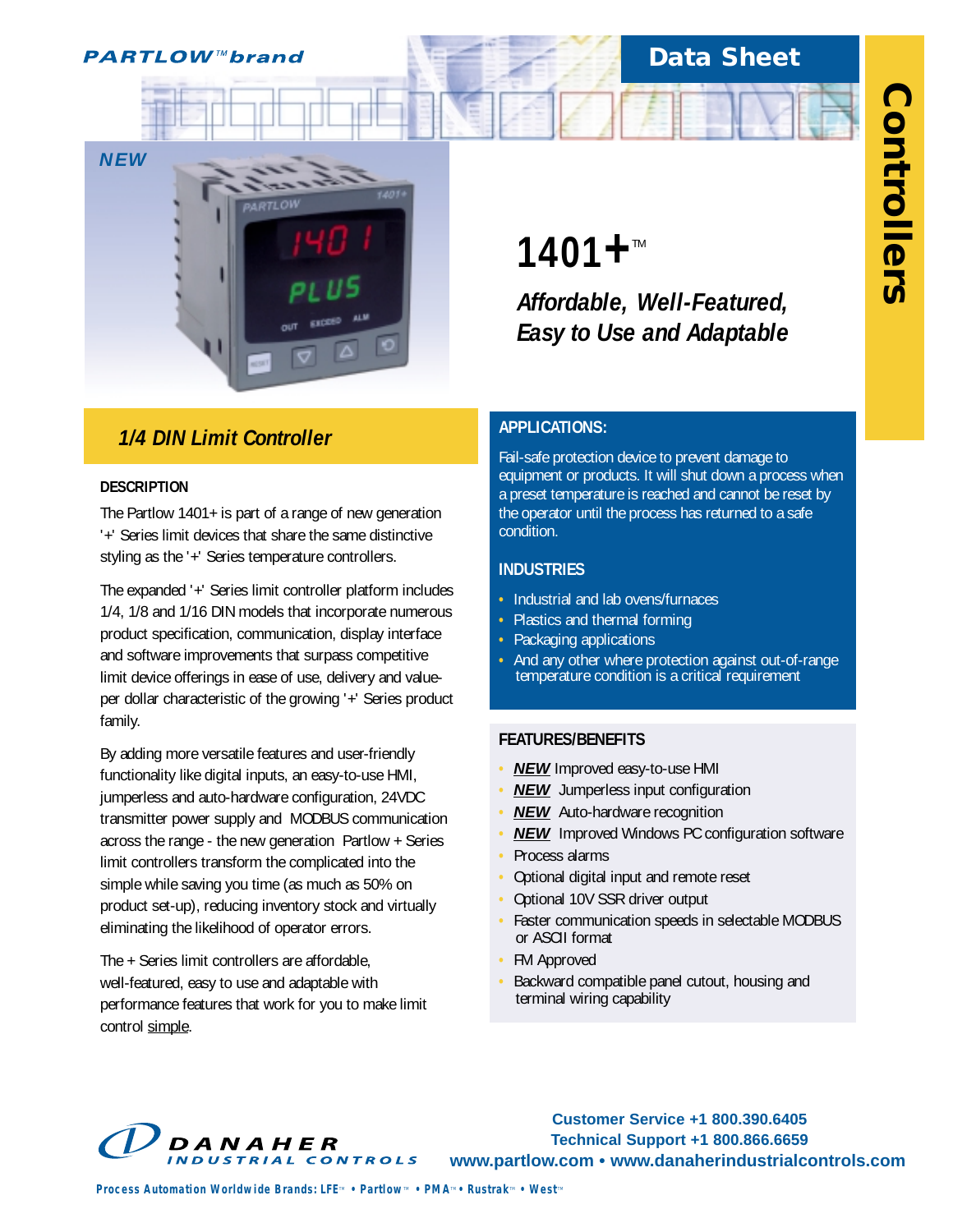#### **PARTLOW™brand**

## *1/4 DIN Limit Controller*

## **1401+™** *Affordable, Well-Featured, Easy to Use and Adaptable*

### **SPECIFICATIONS\***

#### **STANDARD FEATURES**

4 per second input sample rate Universal input

- **NEW** Improved HMI, 4 button operation, dual 4-digit LED display
- **NEW** Plug-in output modules install just the function needed
- **NEW** Jumperless input configuration **NEW** Auto-detection of installed output
- modules **NEW** Improved PC configuration software
- Process alarms
- **Construction/Enclosure:** Rugged ABS Plastic housing

#### **ENVIRONMENTAL CHARACTERISTICS**

**Operating Temp:** 32° to 131°F (0° to 55°C) **Storage Temp:** -4° to 176°F (-20° to 80°C) **Humidity:** 20% to 95% non-condensing RH

#### **ELECTRICAL**

**Supply Voltage:** 100-240V, 50/60Hz, Optional 20-48VAC 50/60Hz or 22-65VDC **Power Consumption:** 5W / 7.5 VA Maximum

#### **DISPLAY:**

- **Type:** Dual, Red or Green, 7 segment LED, 4 digit upper and lower displays
- **Height:** 13mm (0.53") upper display, 10mm (0.39") lower display
- **Annunciators:** 5 LED indicators for output and status

#### **INPUTS**

**T/C's:** J, T, K, L, N, B, R, S, C; Pt Rh20% vs. Pt 40% Rh **RTD:** 3-wire, PT100 **DC Linear (Scalable –1999 to +9999) Volts:** 0-5V, 1-5V, 0-10V, 2-10V **DC milliamps:** 0-20mA or 4-20mA **DC millivolts:** 0-50mV, 10-50mV

#### **OUTPUTS**

- Output 1 (limit relay) fixed; outputs 2 and 3 (alarm relay) are user-selectable and customized based on desired application; choose from the following output types
- **Max # of Outputs:** 3 for alarm, 24 VDC transmitter power supply or retransmit of process value/limit trip setpoint
- **Limit Relay:** SPDT; 240VAC 5A resistive; Lifetime >100,000 operations at rated voltage/current
- **Alarm Relay:** Optional SPDT; 240VAC 2A resistive; Lifetime >500,000 operations at rated voltage/current
- **SSR Drive:** Optional drive capability: >10 VDC nominal into 500 ohm minimum
- **DC Linear:** Optional 0-20mA, 4-20mA into 500 ohm max; 0-10V, 1-5V, 2-10V, 0-5V into 500 ohm min; Outputs have 2% over/under drive applied; Accuracy +-0.25% (mA into 250 ohm load, V into 2k ohm load); degrading linearity to +-0.5% for increasing burden to specified limits

**Triac:** Optional 0.01 to 1A AC, 20 to 280Vrms, 47-63 Hz (Limit 2)

**Transmitter Power Supply:** Optional 24 VDC (Limit 1)

#### **OUTPUT FUNCTIONS**

**Process Alarm:** (reverse or direct) **Modes (Alarm 1 and 2):** High/Low, Band,

Deviation, logical OR/AND **Retransmit:** Process value or limit setpoint

#### **ELECTRICAL PERFORMANCE**

- **Accuracy:** ± 0.1% of input range ±1 LSD (T/C CJC better than 1 degree C)
- **Input sample rate:** 4 per second, 14 bit resolution
- **Impedance:** >10M ohm for the thermocouple and mV ranges, 47k ohm for V ranges and 5 ohm for mA ranges
- **Sensor Break Detection:** <2 seconds (except zero based DC ranges), limit output opens, low alarms activate for RTD, mA or V ranges

#### **COMMUNICATIONS INTERFACE**

- **User-selectable:** 2-wire, RS-485 serial communications option with choice of Modbus RTU or ASCII protocol; 1200 to 19200 baud **PC Configuration:** Offline configuration from
- serial port to dedicated configuration socket (comms option not required)

#### **RATINGS/AGENCY APPROVALS**

**Conformance:** FM, CE, UR, cUR UL File # 67237 **Safety:** EN61010 **EMC:** EN61326

## **PROTECTION**

IEC IP66 (NEMA 4X) front panel IEC IP20 (behind the panel protection)

#### **PHYSICAL DIMENSIONS**

**Panel Cutout:** 3.62" x 3.62" (92mm x 92mm) **Height:** 3.78" (96mm) **Width:** 3.78" (96mm) **Depth:** 3.93" (100mm) **Weight:** 0.46 lbs (0.21 kg) **Mounting:** Plug in panel with fixing strap

#### **OPTIONS/ACCESSORIES**

**Digital Input 1 (Optional):** remote reset

- **NEW** Faster RS-485 serial communication speeds and user-selectable (Modbus or ASCII) option
- **NEW** 24VDC transmitter power supply option **Choice of Led colors:** red/red, red/green, green/red, green/green
- 10VDC SSR Drive output

#### **WARRANTY**

3 Years

- \* Specifications are for base models with standard features only unless otherwise noted. Specifications subject to change without notice in accordance with our DBS policy of continuous improvement. All product and brand names are trademarks of their respective owners. All rights reserved.
- Partlow™ brand and 1401+™ are trademarks of Danaher Industrial Controls Group. All rights reserved.

© 2005 DICG Corp.

Partlow Brand 1401+ Data Sheet (7/05)



**Customer Service +1 800.390.6405 Technical Support +1 800.866.6659 www.partlow.com • www.danaherindustrialcontrols.com**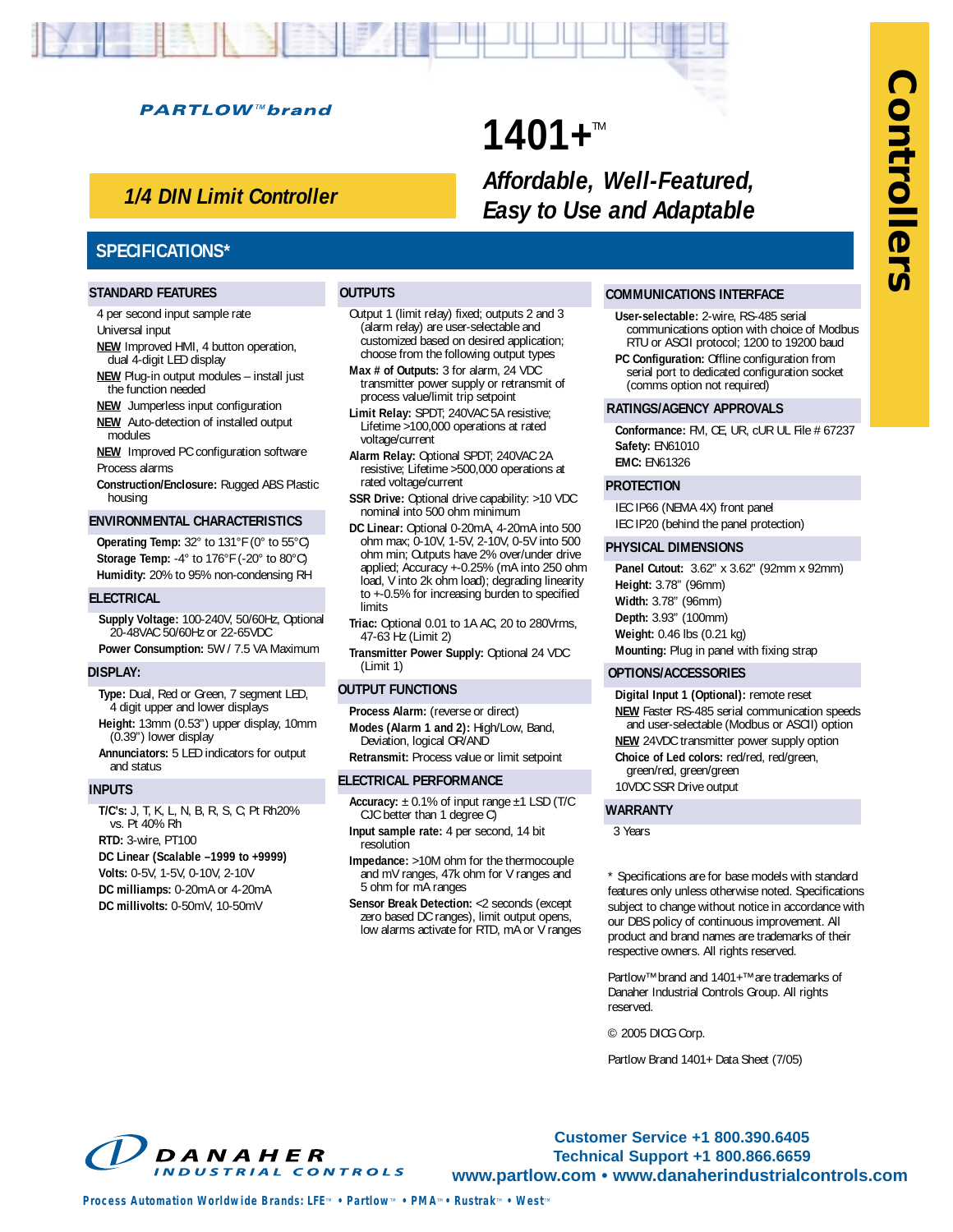## **PARTLOW™brand**

## **1401+™** *Affordable, Well-Featured, Easy to Use and Adaptable*

## *1/4 DIN Limit Controller*

## **MODELS**

| Code 1: Model #                                                                                                                                                | Code 2: Option Slot 1 | Code 3: Option Slot 2                                                                                                                     | Code 4: Option Slot 3                                                                                                              | Code 5: Option Slot A                                                                                                                                                                                                                                                                                                                                                                                                                                         | Code 6: Power Supply                |
|----------------------------------------------------------------------------------------------------------------------------------------------------------------|-----------------------|-------------------------------------------------------------------------------------------------------------------------------------------|------------------------------------------------------------------------------------------------------------------------------------|---------------------------------------------------------------------------------------------------------------------------------------------------------------------------------------------------------------------------------------------------------------------------------------------------------------------------------------------------------------------------------------------------------------------------------------------------------------|-------------------------------------|
| P <sub>1401</sub>                                                                                                                                              |                       |                                                                                                                                           |                                                                                                                                    |                                                                                                                                                                                                                                                                                                                                                                                                                                                               |                                     |
| $I/4$ DIN<br>Limit Controller<br>includes:<br>jumperless input<br>configuration,<br>auto-detection<br>hardware and<br>improved PC<br>configuration<br>software | 1 Relay Output        | <b>0</b> Not fitted<br>1 Relay Output<br>2 DC Drive SSR Output<br>3 Linear DC Output<br>4 Transmitter Power<br>Supply 1<br>8 Triac Output | 0 Not fitted<br>1 Relay Output<br>2 DC Drive SSR Output<br>3 Linear DC Output<br>4 Transmitter Power<br>Supply †<br>8 Triac Output | 0 Not fitted<br>1 RS-485 Serial Comms<br>2 Green Upper Display<br>3 RS-485 Serial Comms &<br>Green Upper Display<br>4 Green Upper, Lower Display<br>5 RS-485 Serial Comms &<br>Green Lower Display<br>6 Green Upper/Lower Display<br>7 RS-485 Serial Comms &<br>Green Upper/Lower Display<br>8 Digital Input<br>9 Digital Input & Green Upper<br>Display<br>A Digital Input & Green Lower<br>Display<br><b>B</b> Digital Input & Green<br>Upper/Lower Display | 00 100-240V AC<br>02 24-48 AC or DC |

† Only one Transmitter Power Supply may be installed per unit

## **DIMENSIONS - 1/4 DIN**



policy of continuous improvement. All product and brand names are trademarks of their respective owners. All rights reserved. Partlow™ brand and 1401+™ are trademarks of Danaher Industrial Controls Group. All rights reserved.

\* Specifications are for base models with standard features only unless otherwise noted. Specifications subject to change without notice in accordance with our DBS

© 2005 DICG Corp.

Partlow Brand 1401+ Data Sheet (7/05)

Panel Cutout: 92.0mm x 92mm (3.62" x 3.62") **Headquarters:** 1675 Delany Road • Gurnee, IL 60031-1282 • USA Phone: +1 847.662.2666 • Fax: +1 847.662.6633

#### **Satellite Locations:**

**North America:** North Carolina, South Carolina, Connecticut, Massachusetts, New York, Canada, British Virgin Islands • **Europe:** United Kingdom, Italy, France, Germany, Spain, Slovakia • **Latin America:** Brazil • **Asia:** China, Japan, Korea, Singapore

**Customer Service:**

Tel.: +1.800.390.6405 Fax: +1.910.879.5486 partlow.custserv@dancon.com **Technical Support**

Tel.: +1.800.866.6659 Fax: +1.847.782.5277 partlow.techsupport@dancon.com



## **www.partlow.com • www.danaherindustrialcontrols.com**

*Process Automation Worldwide Brands: LFE<sup><i>m*</sup> • Partlow<sup>*m*</sup> • PMA<sup>*m*</sup> • Rustrak<sup>*m*</sup> • West<sup>*m*</sup>